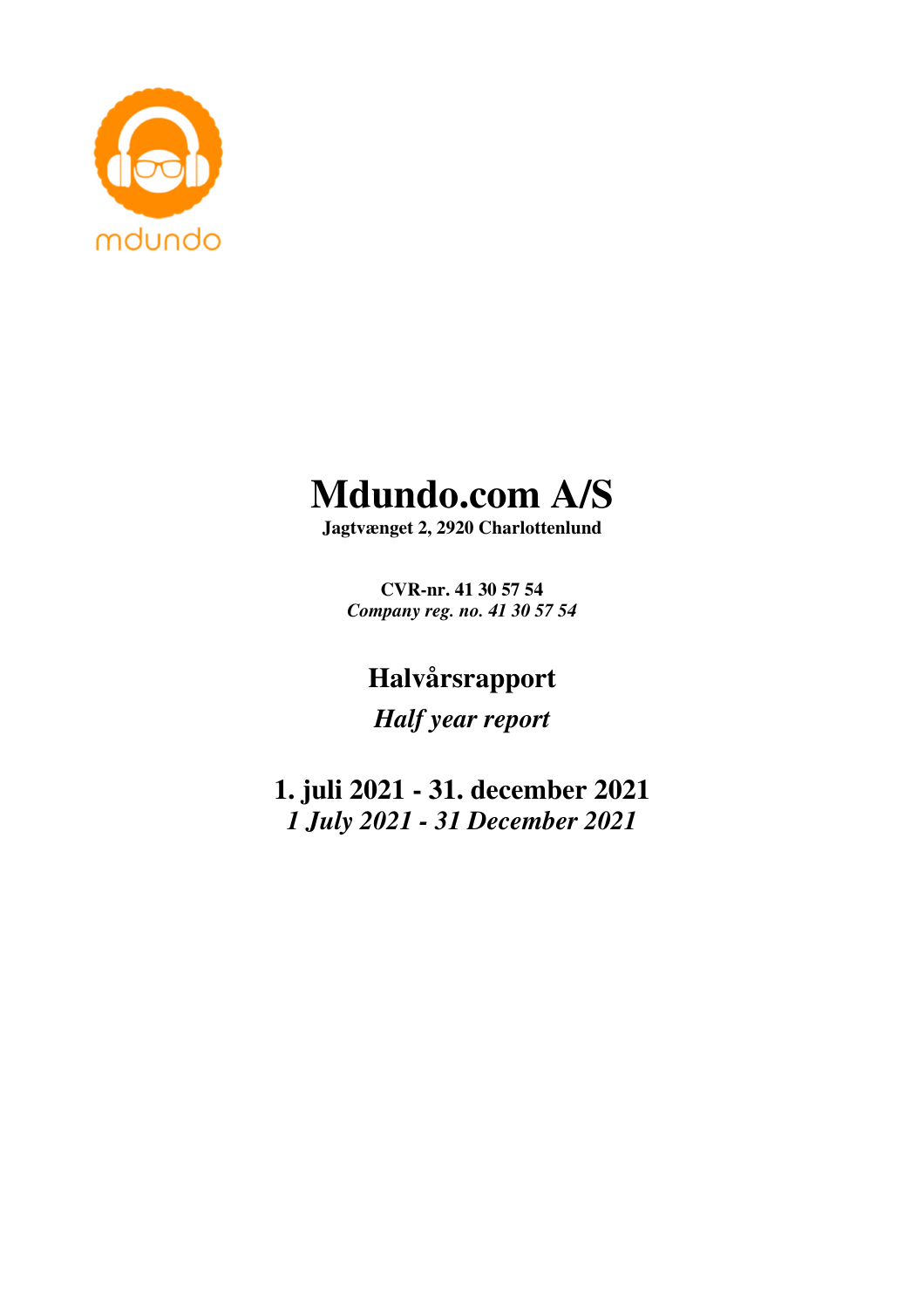

| Indholdsfortegnelse:<br><b>Contents:</b>                                                                | Side<br>Page   |
|---------------------------------------------------------------------------------------------------------|----------------|
| Kommentarer til rapporten<br><b>Comments to the report</b>                                              |                |
| Koncernens væsentligste aktiviteter<br>The principal activities of the group                            | $\overline{2}$ |
| Udvikling i aktiviteter og økonomiske forhold<br>Development in activities and financial matters        | 5              |
| Den forventede udvikling<br><b>Expected developments</b>                                                | 5              |
| Halvårsregnskab 1. juli 2021 – 31. december 2021<br>Financial statements 1 July 2021 - 31 December 2021 |                |
| Konsolideret resultatopgørelse<br>Consolidated Income statement                                         | 6              |
| Konsolideret balance<br><b>Consolidated Balance sheet</b>                                               | 7              |
| Konsolideret pengestrømsopgørelse<br>Consolidated Cash flow statement                                   | 8              |
| Konsolideret egenkapitalforklaring<br>Consolidated Equity explanation                                   | 8              |
| Regnskabsrelaterede nøgletal<br>Accounting related key figures                                          | 9              |
| Aktierelaterede nøgletal<br>Share related key figures                                                   | 9              |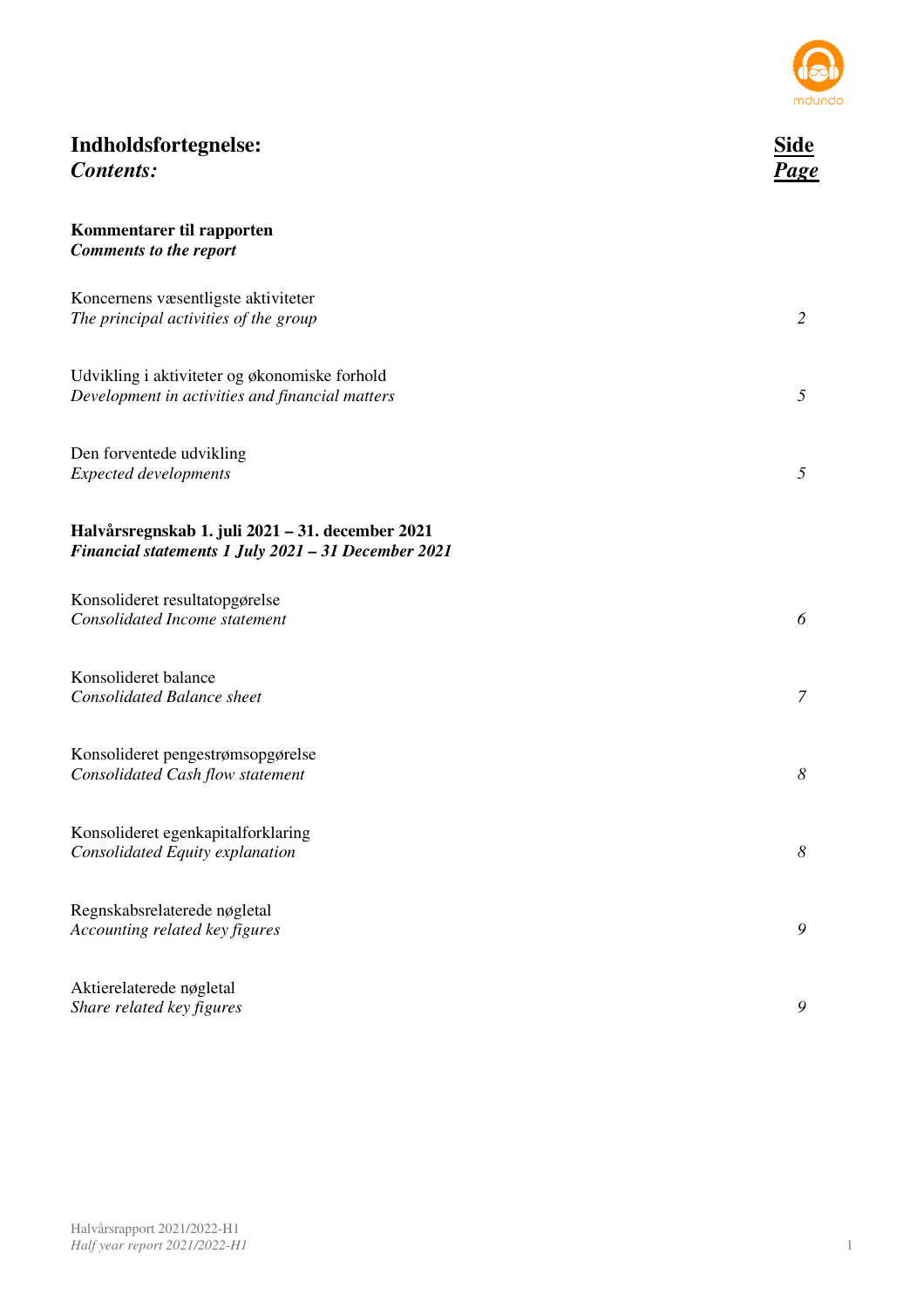

# **Kommentarer til rapporten**

#### **Koncernens væsentligste aktiviteter**

Koncernens og Mdundo.com A/S' hovedaktivitet er at drive og udvikle en online musiktjeneste i lighed med f.eks. Spotify, men udviklet med fokus på det afrikanske marked og de mere end en milliard indbyggere i landene syd for Sahara. I lighed med forholdene i Vesten distribueres musik digitalt, men digitale musiktjenester står først nu til et gennembrud, og Mdundo er en væsentlig faktor i den udvikling.

### **Comments to the report**

#### **The principal activities of the group**

Mdundo.com A/S's main activity is to run and develop an online music service, similar to (for example) Spotify, but with a focus on the African market and the more than one billion people living in Sub-Saharan Africa. Like in the Western world, music is currently primarily distributed digitally however, legal digital music services are yet to break through in the market and Mdundo has a significant part to play in this development.



# **Mdundo: Monthly Active Users**

#### **Udviklingen i Månedlige Aktive Brugere:**

Ved afslutning af halvåret havde koncernen ca. 13,3 mio. unikke brugere per måned, hvilket var en stigning på 90% siden 31/12 2020, og selskabet har tidligere meldt ud til markedet, at antallet af månedlige aktive brugere forventes at stige yderligere 38% til 18 mio. i juni 2022, fra 8,7 mio. i juni 2021 og 5,0 mio. i juni 2020. Disse forventninger fastholdes.

#### **Udviklingen i Musikkataloget:**

Mdundos musiktjeneste havde ved afslutningen af halvåret 1,7 mio. internationale musiknumre samt +365.000 musiknumre (46% vækst fra december 2020) uploadet fra +120.000 afrikanske kunstnere til Mdundo.com.

#### **Development in Monthly Active Users:**

At the end of the half-year period, the Company had 13.3 million unique monthly active users, representing an increase of 90% since 31/12 2020. The company has already announced that the monthly active users (MAU) are expected to grow by additionally 38% to eighteen million MAU by June 2022 up from 8.7 million users in June 2021 and 5.0m users in June 2020.

#### **Development in music catalogue:**

At the end of the half-year period, Mdundo's music service had 1.7m international songs as well as +365k tracks (up 46% from December 2020) directly uploaded by +120,000 African musicians onto Mdundo.com.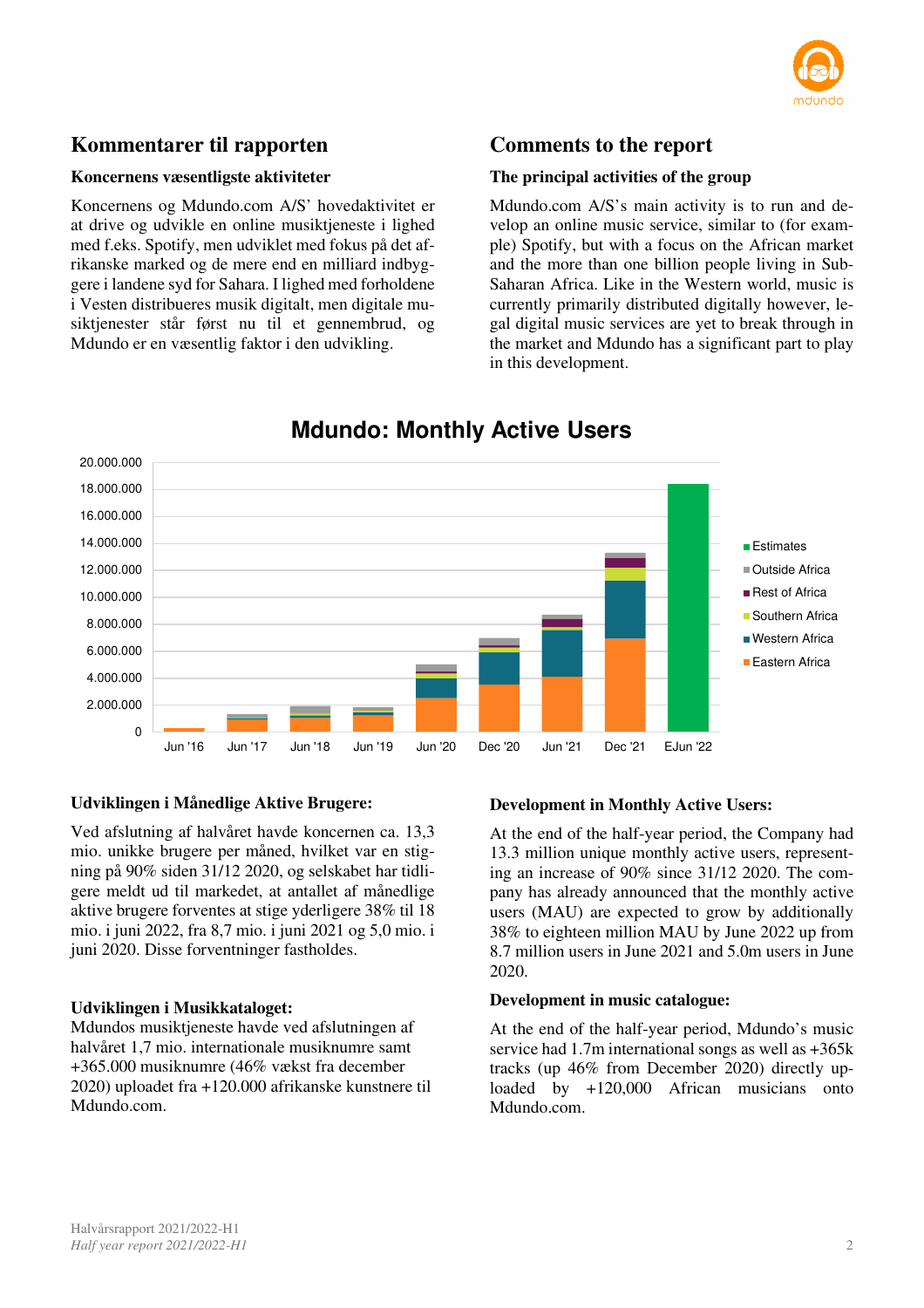

Vestafrika med Nigeria og Ghana i front var den hurtigst voksende region med 104% vækst i antal sange i forhold til december 2020. Det sydlige Afrika have en vækstrate på 77%, Østafrika 42% og Centralafrika 87% i antal uploadede sange.

Western Africa, with Nigeria and Ghana in front, was the fastest growing region with a 104% growth in songs compared to December last year. Southern Africa saw a growth rate of 77%, Eastern Africa 42% and Middle Africa 87% in songs uploaded to the platform.



# **Music Tracks Uploaded To Mdundo**

#### **Udviklingen i omsætningen:**

Mdundo tilbyder brugerne to koncepter: Freemium (gratistjeneste), der er reklamefinansieret, og Premium, der er abonnementsbaseret.

Mdundo fokuserer p.t. primært på gratistjenesten, og Mdundos primære indtieningskilde er derfor reklamer. Reklamerne består dels af bannerreklamer og dels af reklamer, som er indbyggede i musiknumrene. Således vil f.eks. et musiknummer, der er downloadet fra Mdundo, havde en 5-10 sekunders reklame, som afspilles inden nummeret. Indtægterne fra reklamesalg er fra 1h 2020/21 til 1h 2021/22 øget med 63% fra DKK 1,3 mio. til DKK 2,1 mio.

I løbet af 2021 har Mdundo lanceret produkter sammen med tre teleselskaber: Et i Tanzania (Vodacom) og to i Nigeria (MTN og Airtel). Kunderne hos de tre teleselskaber kan tilmelde sig Premium musik-pakker som en del af deres telefonabonnement. Pakken giver kunderne adgang til ubegrænset download af eksklusive DJ Mix-Tapes. Indholdet er kun tilgængeligt for betalende abonnenter.

#### **Development in revenue:**

Mdundo is offering users two tiers: Freemium (free service), which is ad-supported, and Premium, which is subscription-based.

The focus is primarily on the free service which is advertisement funded. The advertisement consists of display banners and audio advertisements embedded into the music tracks. In practice, a track downloaded from Mdundo has a 5-10 second advertisement playing before the actual track. The revenue generated from advertisement has increased by 63% from DKK 1.3m to DKK 2.1m in comparison to the same period last financial year.

The company has launched three telco partnerships in 2021, one with Vodacom in Tanzania and two in Nigeria with MTN and Airtel. The partnerships allow the telecommunication provider's customers to subscribe to Mdundo music packages offering access to Mdundo Premium as well as exclusively curated DJ mixes only available for paying subscribers.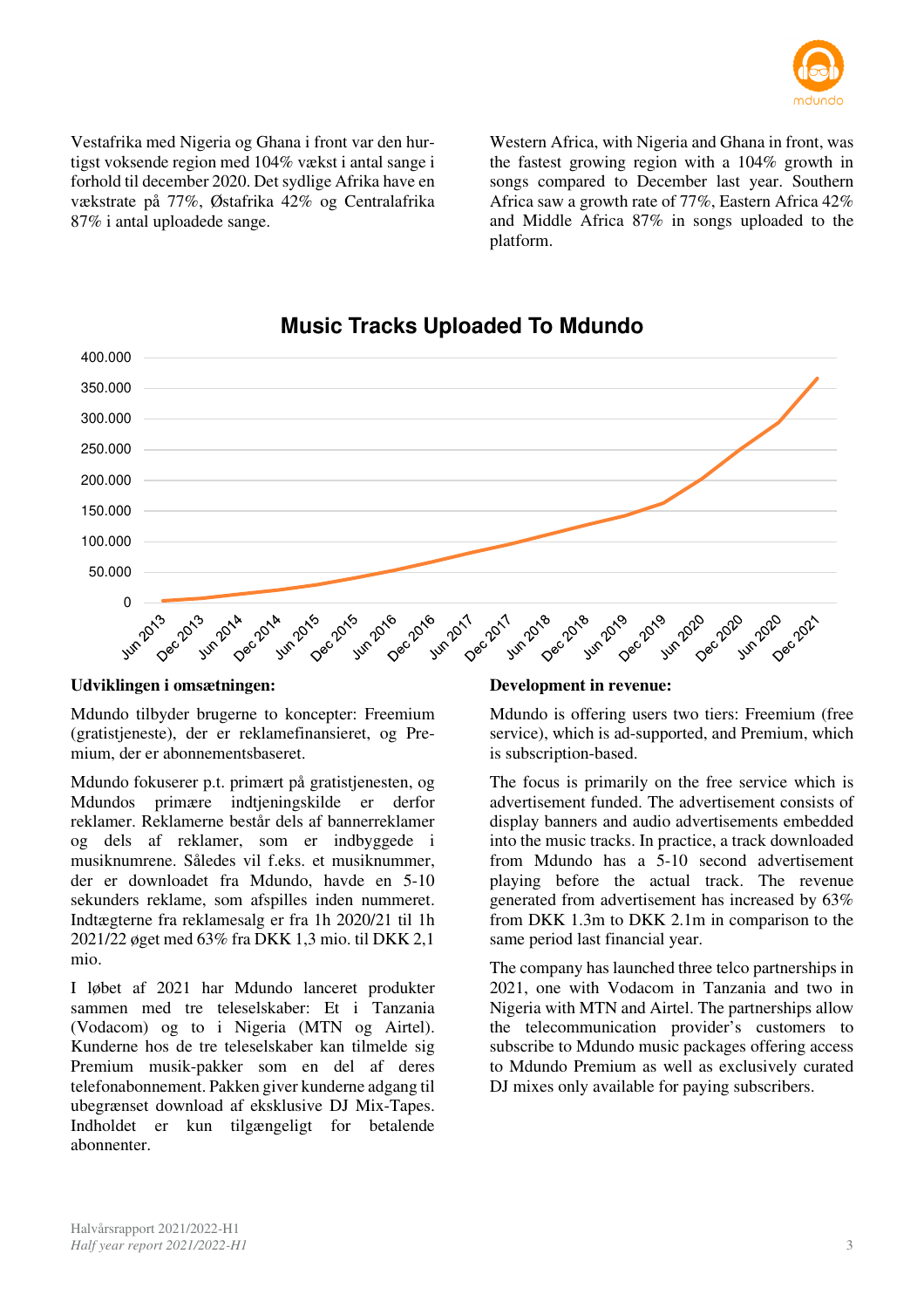



# **Revenue (DKK), Historic Performance**

Kunderne betaler en abonnementspris per dag og produktet markedsføres sammen med teleselskabet. Indtægter fra partnerskaberne udgjorde DKK 306t for perioden, hvilket svarer til 14% af den samlede omsætning. Selskabet annoncerede i forbindelse med IPO'en i september 2020 at indtægter fra partnerskaber med teleselskaber vil udgøre 40% inden for få år, hvilket stadig er forventningen.

Selskabet forventer en vækst i omsætningen fra DKK 2,3 millioner sidste år til DKK 9-10 million i det nuværende regnskabsår, som afsluttes ultimo juni 2022.

#### **Anden udvikling:**

Selskabet har indgået yderligere to partnerskaber med teleselskaber i løbet af halvåret med MTN og Airtel i Nigeria, hvilket bringer antallet af live partnerskaber op til tre i forhold til et med Vodacom Tanzania i sidste regnskabsår. De tre teleselskaber har samlet 125 mio. kunder på tværs af Tanzania og Nigeria.

The customer will pay a daily fee for the subscription and the product is co-marketed in collaboration with the telco partner. The partnerships account for DKK 306k in revenue for the financial period, or an estimated 14% of the total revenue for the period. The company announced in September 2020 that subscription revenue is expected to account for 40% of total revenue within a few years, which is still the case.

The company is expecting a total revenue of DKK 9- 10m in the financial year ending  $30<sup>th</sup>$  June 2022, up from DKK 2.3m last financial year.

#### **Other Developments:**

The company has established two additional telco partnerships within the period with MTN and Airtel Nigeria bringing the total live telco partnerships up to three from the first partnership with Vodacom Tanzania established last financial year. The three telco partners have a total subscriber base of 125m customers across Tanzania and Nigeria.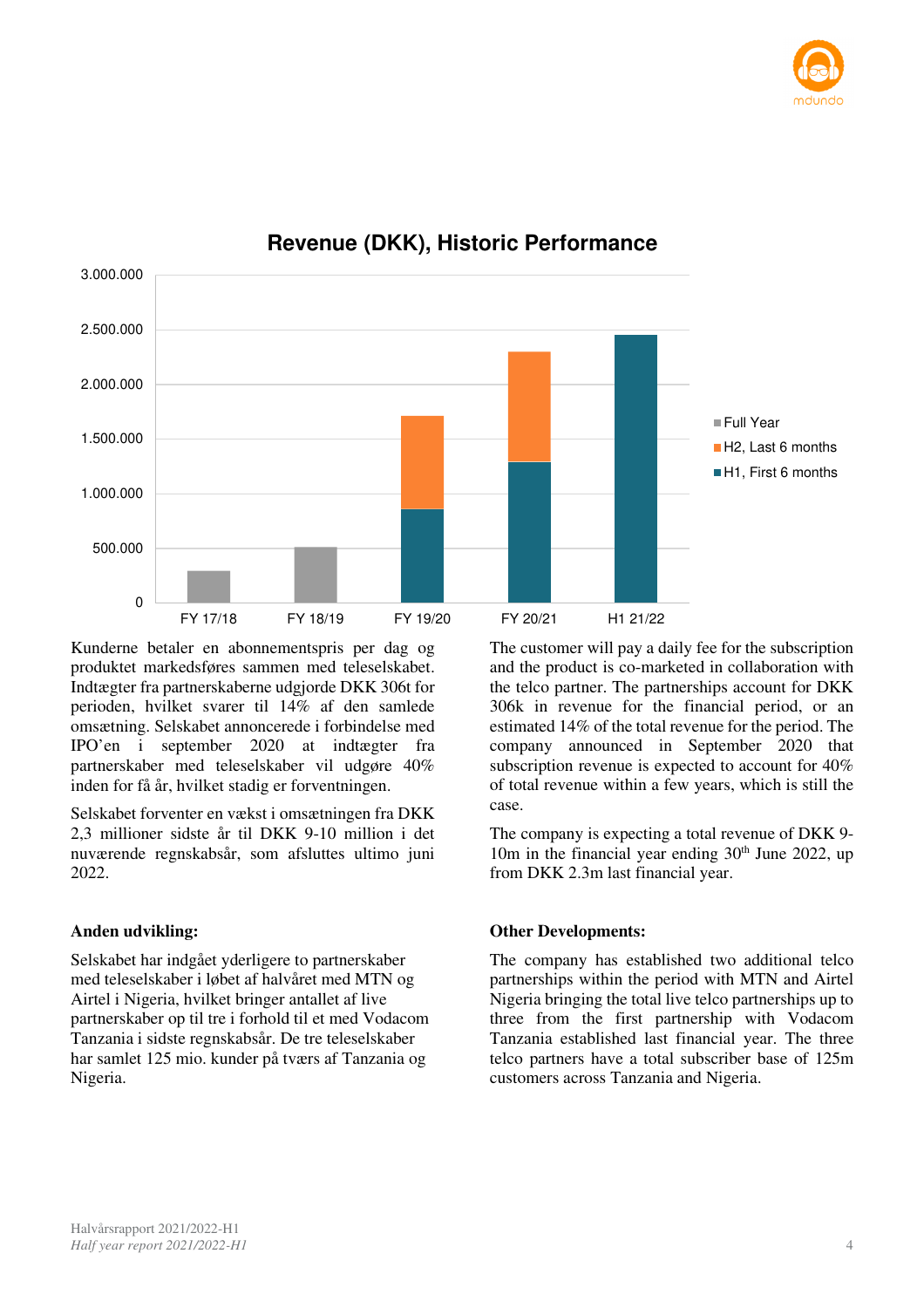

Mdundo har øget omsætningen fra reklamesalg signifikant i løbet af halvåret. Antallet af B2B ordrer var 44 mod 27 i samme periode året før. Hovedparten af ordrerne (34) stammer fra Kenya, men Selskabet ser et stigende antal ordrer fra Nigeria (6) og Tanzania (4).

I august 2021 ansatte Selskabet en ny "Head of Adsales i Tanzania og lukkede en et-årig aftale med det ledende sportsbetting brand Sportpesa til en værdi af USD 100.000. Selskabet har ligeledes ansat en ny "Head of Ad-sales" i Nigeria fra januar 2022.

#### **Udvikling i aktiviteter og økonomiske forhold**

Periodens nettoomsætning udgør DKK 2,5 mio. og EBITDA for H1udgør DKK -3,7 mio. Ledelsen anser resultatet for tilfredsstillende og i tråd med Selskabets vækststrategi og mission om inden for få år at være den primære panafrikanske musiktjeneste og have 18 mio. unikke månedlige brugere medio 2022.

#### **Den forventede udvikling**

Koncernen forventer en stigning i omsætningen på +390% fra 2020/21 til 2021/22 (DKK 9-10 mio.), mens EBITDA forventes i niveauet minus DKK 10 - 11 mio. i 2021/22, som følge af en aggressiv investering i brugervækst og geografisk ekspansion, samt produktudvikling.

Mdundo has increased revenue from advertising sales significantly within the period. The total orders received were 44, up from 27 in the same period last year. The majority of the orders (34) were from Kenya however a growing number of deals from new commercial focus markets, 4 from Tanzania and 6 from Nigeria.

The company hired a Head of Ad-Sales for Tanzania in August and closed a 1-year advertising agreement with the leading entertainment and sports betting brand, SportPesa. The company has hired a new Head of Ad-Sales for Nigeria as well starting in the beginning of January 2022.

#### **Development in activities and financial matters**

The revenue for the period totals DKK 2.5m., and EBITDA for the H1 is DKK -3.7m. Management considers the loss for the period satisfactory and in line with the growth strategy and mission of the company to become the primary pan-African music service with 18m unique monthly users by 2022.

#### **Expected developments**

Mdundo expects growth in revenue of +390% from DKK 2.3m in 2020/21 to DKK 9-10m in 2021/22 and an EBITDA in the range of minus DKK 10 -11 million in 2021/22 due to a continuously aggressive investment in user-growth and geographical expansion, as well as investments in product development.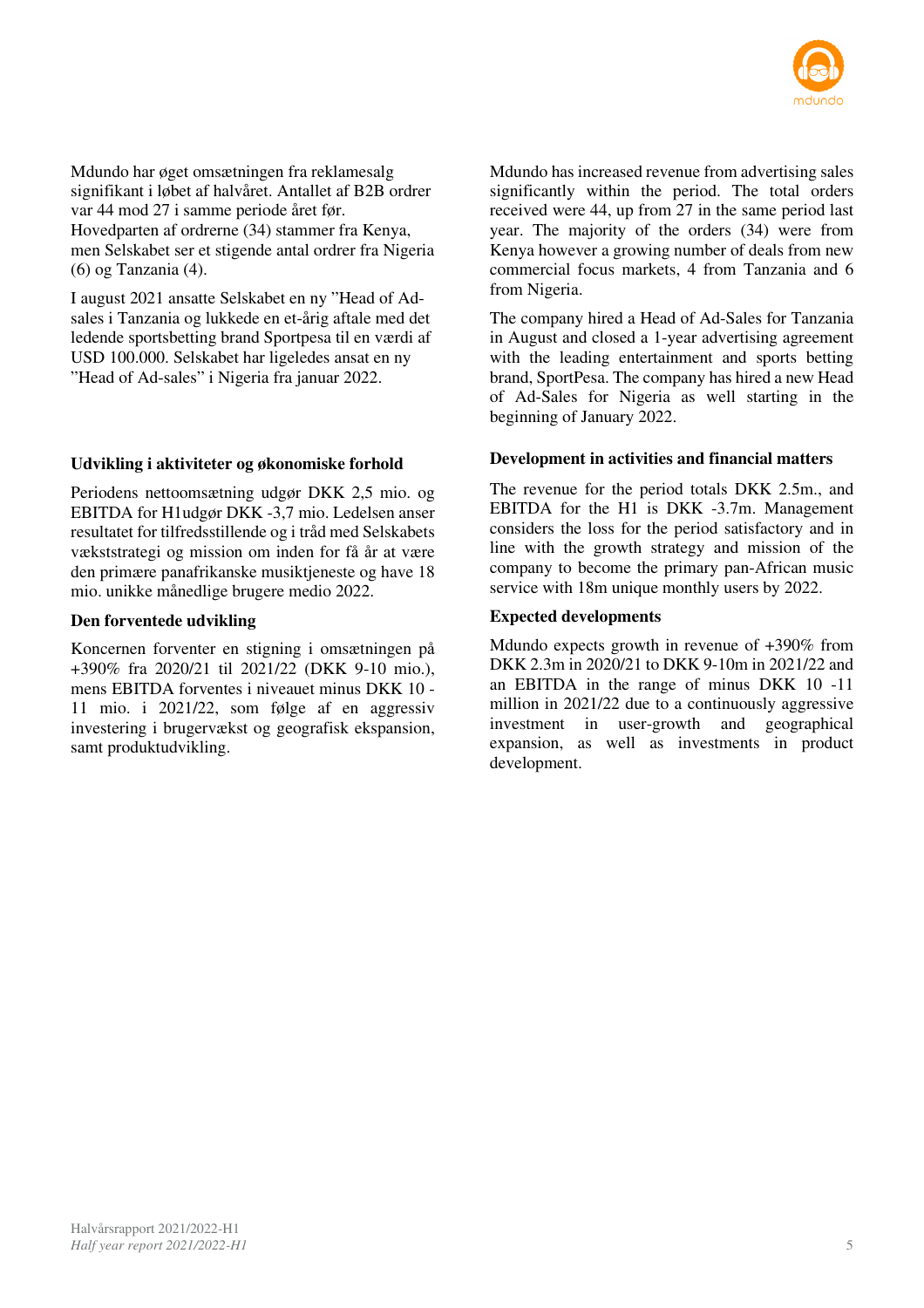

# **Halvårsregnskab 1. juli 2021 – 31. december 2021**  *Financial statements 1 July 2021 – 31 December 2021*

| Konsolideret resultatopgørelse<br><b>Consolidated Income statement</b> | Koncern          | Koncern          |
|------------------------------------------------------------------------|------------------|------------------|
|                                                                        | Group            | Group            |
| <b>DKK</b>                                                             | 01.07.2021       | 01.07.2020       |
|                                                                        | $-31.12.2021$    | $-31.12.2020$    |
| Nettoomsætning<br>Revenue                                              | 2.457.169        | 1.295.317        |
| Direkte omkostninger<br>Direct costs                                   | $-1.381.985$     | $-739.176$       |
| Andre eksterne omkostninger<br>Other external costs                    | $-3.791.444$     | $-1.994.151$     |
| <b>Bruttoresultat</b><br><b>Gross profit</b>                           | $-2.716.260$     | $-1.438.010$     |
| Personaleomkostninger<br>Staff costs                                   | $-1.025.006$     | $-320.402$       |
| Af- og nedskrivninger af immaterielle<br>anlægsaktiver                 |                  |                  |
| Depreciation, amortisation, and impairment                             | $-1.083.261$     | $-1.105.659$     |
| <b>Driftsresultat</b><br><b>Operating profit</b>                       | $-4.824.528$     | $-2.864.071$     |
| Andre finansielle indtægter<br>Other financial income                  | 417.938          | 2.118            |
| Andre finansielle omkostninger<br>Other financial costs                | $-162.767$       | $-112.246$       |
| <b>Resultat før skat</b><br>Pre-tax net profit or loss                 | -4.569.357       | $-2.974.199$     |
| Skat af periodens resultat<br>Tax on ordinary results                  | $\boldsymbol{0}$ | $\boldsymbol{0}$ |
| <b>Periodens resultat</b><br>Net profit or loss for the period         | -4.569.357       | $-2.974.199$     |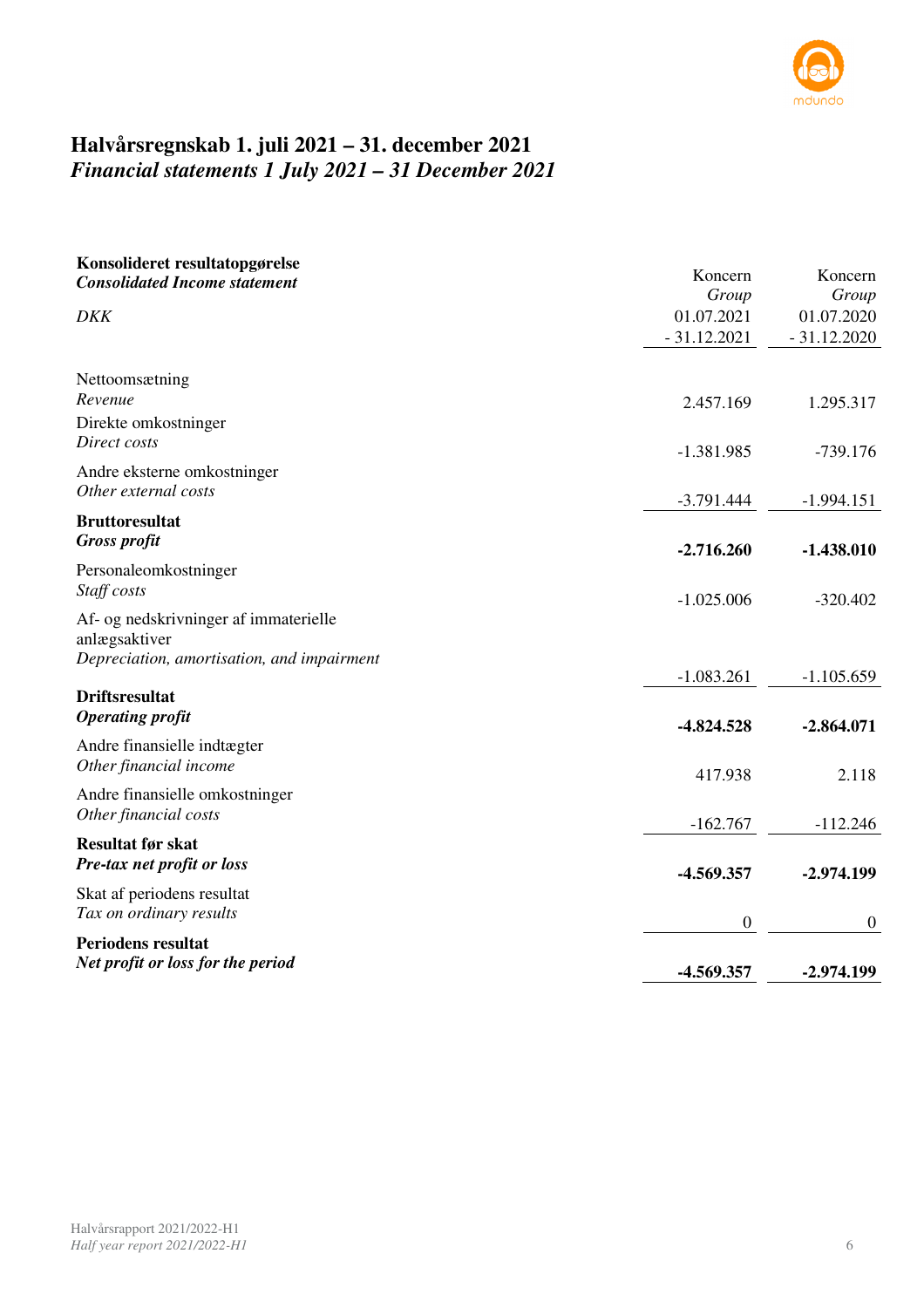

| <b>Konsolideret balance</b><br><b>Consolidated Balance Sheet</b><br><b>DKK</b>  | Koncern<br>Group<br>31.12.2021 | Koncern<br>Group<br>30.06.2021 |
|---------------------------------------------------------------------------------|--------------------------------|--------------------------------|
| Immaterielle anlægsaktiver<br>Intangible assets                                 | 18.300.067                     | 19.070.473                     |
| Materielle anlægsaktiver<br>Tangible assets                                     | 23.901                         | 23.871                         |
| Anlægsaktiver i alt<br><b>Total non-current assets</b>                          | 18.323.968                     | 19.094.344                     |
| Tilgodehavender<br>Total receivables                                            | 3.358.774                      | 2.033.066                      |
| Likvide beholdninger<br>Cash on hand and demand deposits                        | 24.685.848                     | 30.242.578                     |
| Omsætningsaktiver i alt<br><b>Total current assets</b>                          | 28.044.621                     | 32.275.644                     |
| Aktiver i alt<br><b>Total</b> assets                                            | 46.368.590                     | 51.369.988                     |
| <b>Egenkapital</b><br><b>Equity</b>                                             | 43.947.892                     | 48.516.738                     |
| Langfristede gældsforpligtelser<br>Long term liabilities other than provisions  | $\mathbf{0}$                   | $\overline{0}$                 |
| Kortfristede gældsforpligtelser<br>Short term liabilities other than provisions | 2.420.698                      | 2.853.250                      |
| Gældsforpligtelser i alt<br>Total liabilities other than provisions             | 2.420.698                      | 2.853.250                      |
| Passiver i alt<br><b>Total equity and liabilities</b>                           | 46.368.590                     | 51.369.988                     |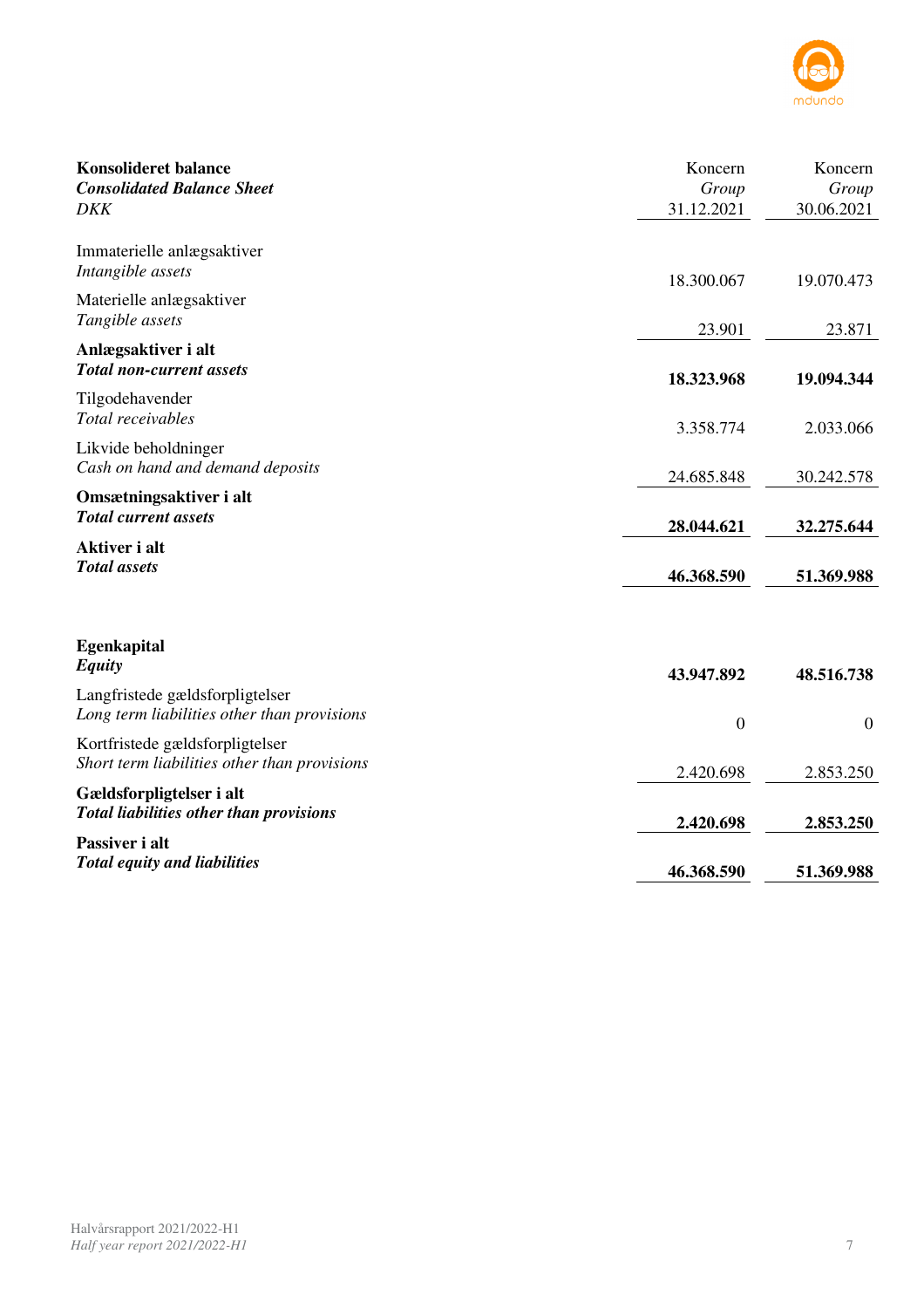

| Konsolideret pengestrømsopgørelse<br><b>Consolidated Cash flow statement</b><br><b>DKK</b>    | Koncern<br>Group<br>01.07.2021<br>$-31.12.2021$ | Koncern<br>Group<br>01.07.2020<br>$-31.12.2020$ |
|-----------------------------------------------------------------------------------------------|-------------------------------------------------|-------------------------------------------------|
| Periodens resultat<br>Net profit or loss for the period                                       | $-4.569.357$                                    | $-2.974.199$                                    |
| Reguleringer<br>Adjustments                                                                   | 1.182.089                                       | 1.058.467                                       |
| Ændringer i driftskapital<br>Change in working capital                                        | $-1.757.813$                                    | $-500.936$                                      |
| Renteudbetalinger og lignende<br>Interests paid etc.                                          | $-98.168$                                       | 71.137                                          |
| Pengestrømme fra driftsaktivitet<br><b>Cash flow from operating activities</b>                | $-5.243.249$                                    | $-2.345.531$                                    |
| Pengestrømme fra investeringsaktiviteten<br>Cash flow from investing activities               | $-312.855$                                      | $-256.379$                                      |
| Pengestrømme fra finansieringsaktiviteten<br>Cash flow from financing activities              |                                                 | 35.853.539                                      |
| Nettoændring i likviditet<br>Change in cash and cash equivalents                              | $-5.556.105$                                    | 33.251.628                                      |
| Driftskredit og likvide beholdninger, primo<br>Cash and cash equivalents, beginning of period | 30.241.953                                      | 1.583.953                                       |
| Driftskredit og likvide beholdninger, ultimo<br>Cash and cash equivalents, end of period      | 24.685.848                                      | 34.835.582                                      |
|                                                                                               |                                                 |                                                 |
| Konsolideret egenkapitalforklaring<br><b>Consolidated Equity explanation</b>                  | Koncern<br>Group                                | Koncern<br>Group                                |
| DKK                                                                                           | 31.12.2021                                      | 31.12.2020                                      |
| Egenkapital primo året<br>Equity 1 July                                                       | 48.516.738                                      | 21.172.890                                      |
| Kontant kapitaludvidelse<br>Cash capital increase                                             | $\boldsymbol{0}$                                | 40.000.000                                      |
| Periodens resultat<br>Net profit or loss for the period                                       | -4.569.357                                      | $-2.974.199$                                    |
| Direkte omkostninger ved kapitaludvidelse<br>Direct costs related to capital increase         | $\boldsymbol{0}$                                | $-4.165.399$                                    |
| Valutakursregulering<br>Exchange rate adjustment                                              | 511                                             | 37.795                                          |
| Egenkapital pr. 31. december<br><b>Equity 31 December</b>                                     | 43.947.892                                      | 54.071.087                                      |